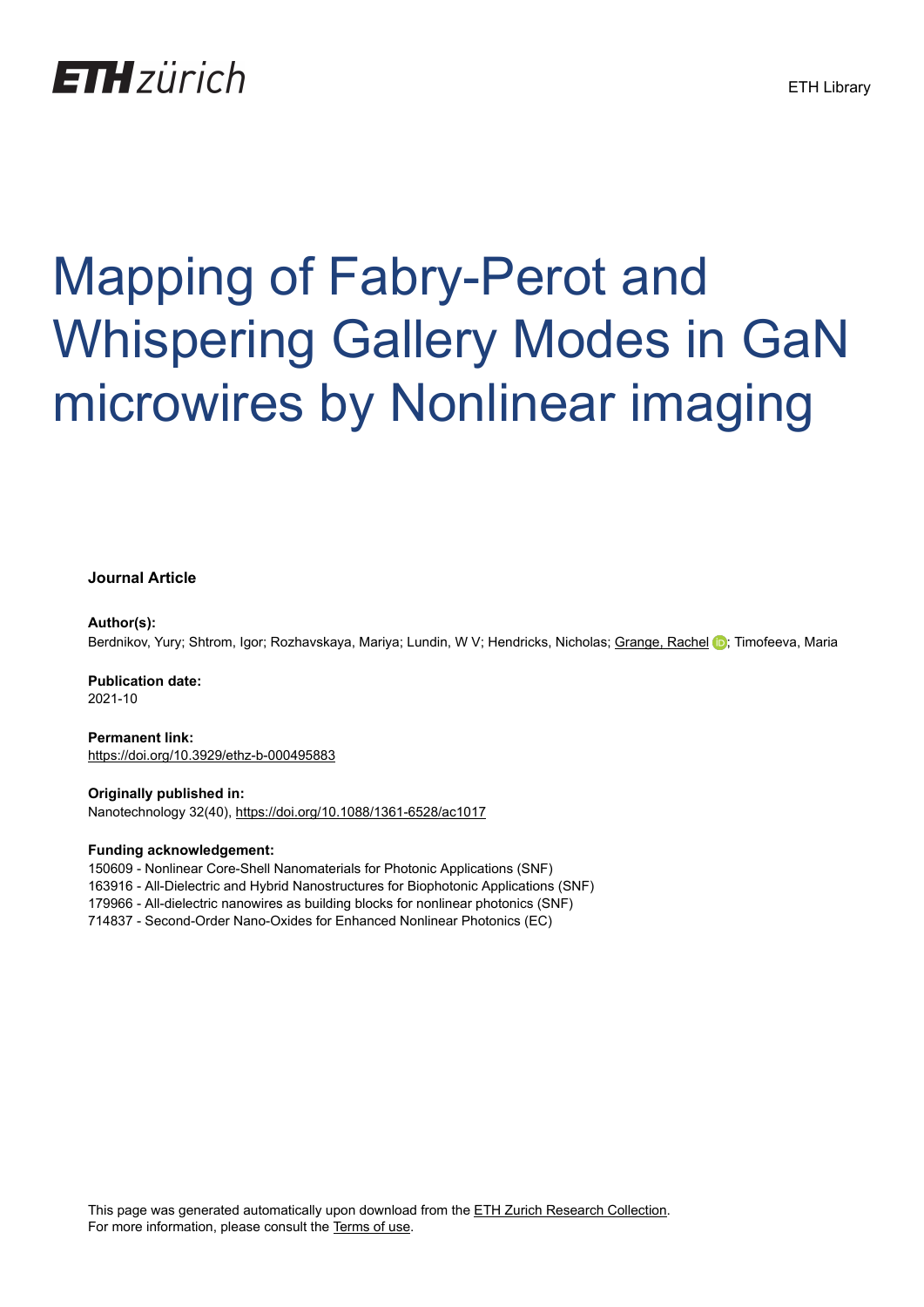**ACCEPTED MANUSCRIPT**

### Mapping of Fabry-Perot and Whispering Gallery Modes in GaN microwires by Nonlinear imaging

To cite this article before publication: Yury Berdnikov et al 2021 Nanotechnology in press <https://doi.org/10.1088/1361-6528/ac1017>

#### Manuscript version: Accepted Manuscript

Accepted Manuscript is "the version of the article accepted for publication including all changes made as a result of the peer review process, and which may also include the addition to the article by IOP Publishing of a header, an article ID, a cover sheet and/or an 'Accepted Manuscript' watermark, but excluding any other editing, typesetting or other changes made by IOP Publishing and/or its licensors"

This Accepted Manuscript is **© 2021 IOP Publishing Ltd**.

During the embargo period (the 12 month period from the publication of the Version of Record of this article), the Accepted Manuscript is fully protected by copyright and cannot be reused or reposted elsewhere. As the Version of Record of this article is going to be / has been published on a subscription basis, this Accepted Manuscript is available for reuse under a CC BY-NC-ND 3.0 licence after the 12 month embargo period.

After the embargo period, everyone is permitted to use copy and redistribute this article for non-commercial purposes only, provided that they adhere to all the terms of the licence <https://creativecommons.org/licences/by-nc-nd/3.0>

Although reasonable endeavours have been taken to obtain all necessary permissions from third parties to include their copyrighted content within this article, their full citation and copyright line may not be present in this Accepted Manuscript version. Before using any content from this article, please refer to the Version of Record on IOPscience once published for full citation and copyright details, as permissions will likely be required. All third party content is fully copyright protected, unless specifically stated otherwise in the figure caption in the Version of Record.

View the [article online](https://doi.org/10.1088/1361-6528/ac1017) for updates and enhancements.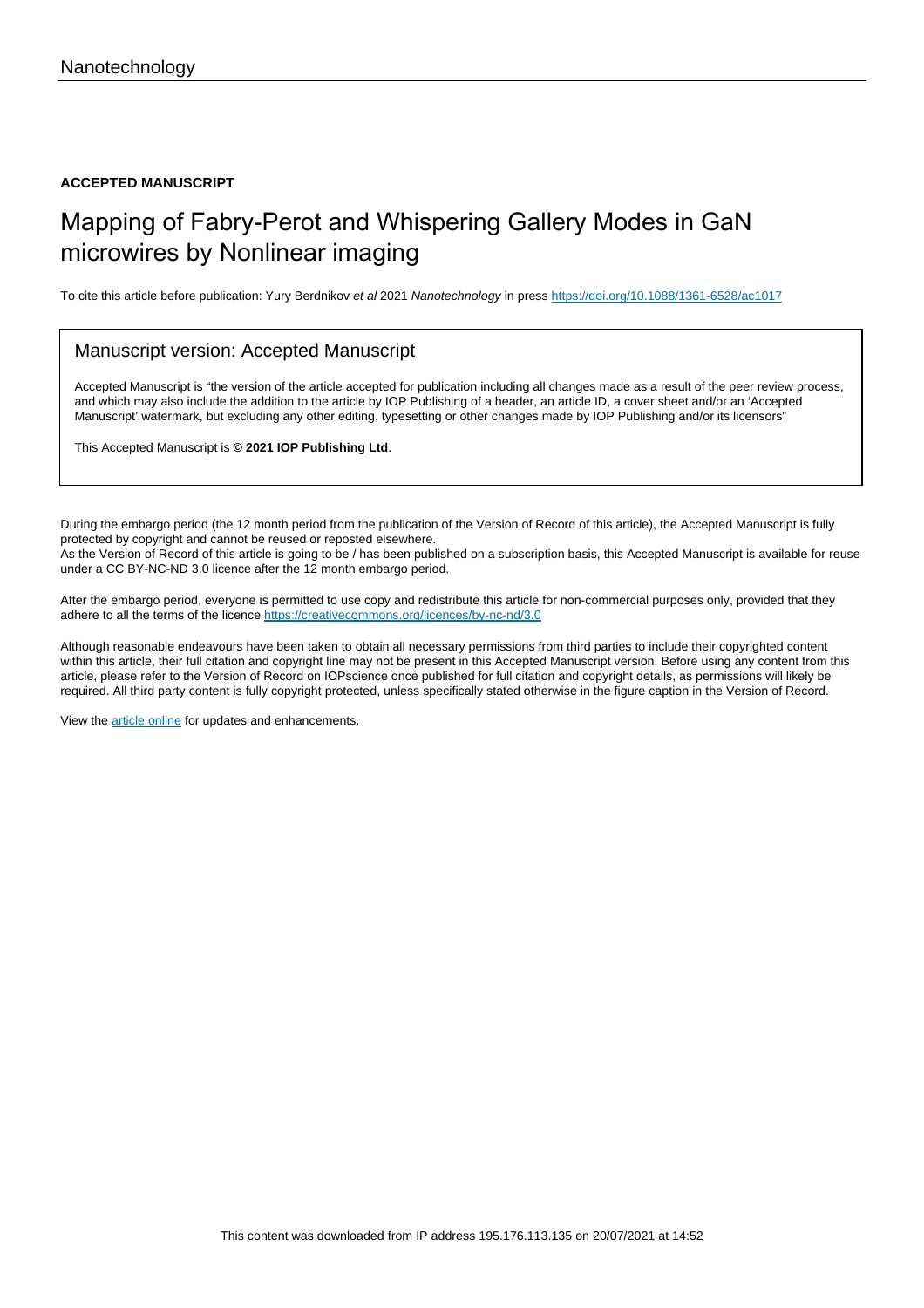## **Mapping of Fabry-Perot and Whispering Gallery Modes in GaN microwires by Nonlinear imaging**

**Yury Berdnikov,<sup>1</sup> Igor Shtrom,1,2 Maria Rozhavskaya,<sup>3</sup> , Wsevolod Lundin,<sup>4</sup> Nicholas Hendricks,<sup>5</sup> Rachel Grange,<sup>5</sup> and Maria Timofeeva <sup>5</sup>**

<sup>1</sup> St. Petersburg University, Universitetskaya Emb. 13B, 199034, Saint-Petersburg, Russia

<sup>2</sup>Institute for Analytical Instrumentation RAS, 190103, Saint-Petersburg, Russia

3 Soitec, Chemin des Franques, 38190, Bernin, France

4 Ioffe Institute, Politekhnicheskaya 26, 194021, Saint-Petersburg, Russia

<sup>5</sup> ETH Zurich, Optical Nanomaterial Group, Institute for Quantum Electronics, Department of Physics,

Auguste-Piccard Hof 1, 8093 Zurich, Switzerland

E-mail: mtimo@phys.ethz.ch

Received xxxxxx Accepted for publication xxxxxx Published xxxxxx

#### **Abstract**

Engineering nonlinear optical responses at the microscale is a key topic in photonics for achieving efficient frequency conversion and light manipulation. Gallium nitride (GaN) is a promising semiconductor material for integrated nonlinear photonic structures. In this work, we use epitaxially grown GaN microwires as nonlinear optical whispering gallery and Fabry-Perot resonators. We demonstrate an effective generation of second-harmonic and polarizationdependent signals of whispering gallery and Fabry-Perot modes under near-infrared excitation. We show how the rotation of the excitation polarization can be used to control and switch between Fabry-Perot and whispering gallery modes in tapered GaN microwire resonators. We demonstrate the enhancement of two-photon luminescence in the yellow-green spectral range due to efficient coupling between whispering gallery, Fabry-Perot modes, and excitonic states in GaN. This luminescence enhancement allows us to conveniently visualize whispering gallery modes excited with a near-infrared source. Such microwire resonators can be used as compact microlasers or sensing elements in photonic sensors. 60 Accepted Manuscript

Keywords: GaN, second harmonic generation, mode imaging

#### **1. Introduction**

Semiconductor III-V nano- and microwires (MWs) are considered as building blocks for photonic and optoelectronic devices. Small footprint and effective strain relaxation on the sidewalls provide high crystalline quality in MWs and open up the opportunity for integration of wide-bandgap semiconductors with silicon platform [1–3]. GaN is one of the most promising III-V semiconductor materials for applications in nonlinear photonics due to strong second and third order nonlinear optical properties, direct bandgap (3.4 eV) and compatibility with high operational temperatures

(melting point is 2500  $^{\circ}$ C) [4,5]. The non-centrosymmetric crystal structure of GaN exhibits prominent piezo-electric properties suitable for applications in integrated electrooptical components and sensing devices [6,7].

Epitaxially grown GaN MWs typically have a wurtzite crystal structure, a hexagonal cross-section and smooth side facets. Hence, GaN MWs naturally suit potential applications as optical resonators [8,9] for integrated lasers [10,11] and sensors [6,12]. Previous studies have shown how GaN nanostructures can be used for confinement of whispering gallery (WGM) and Fabry-Perot (FPM) modes [13–16].

58 59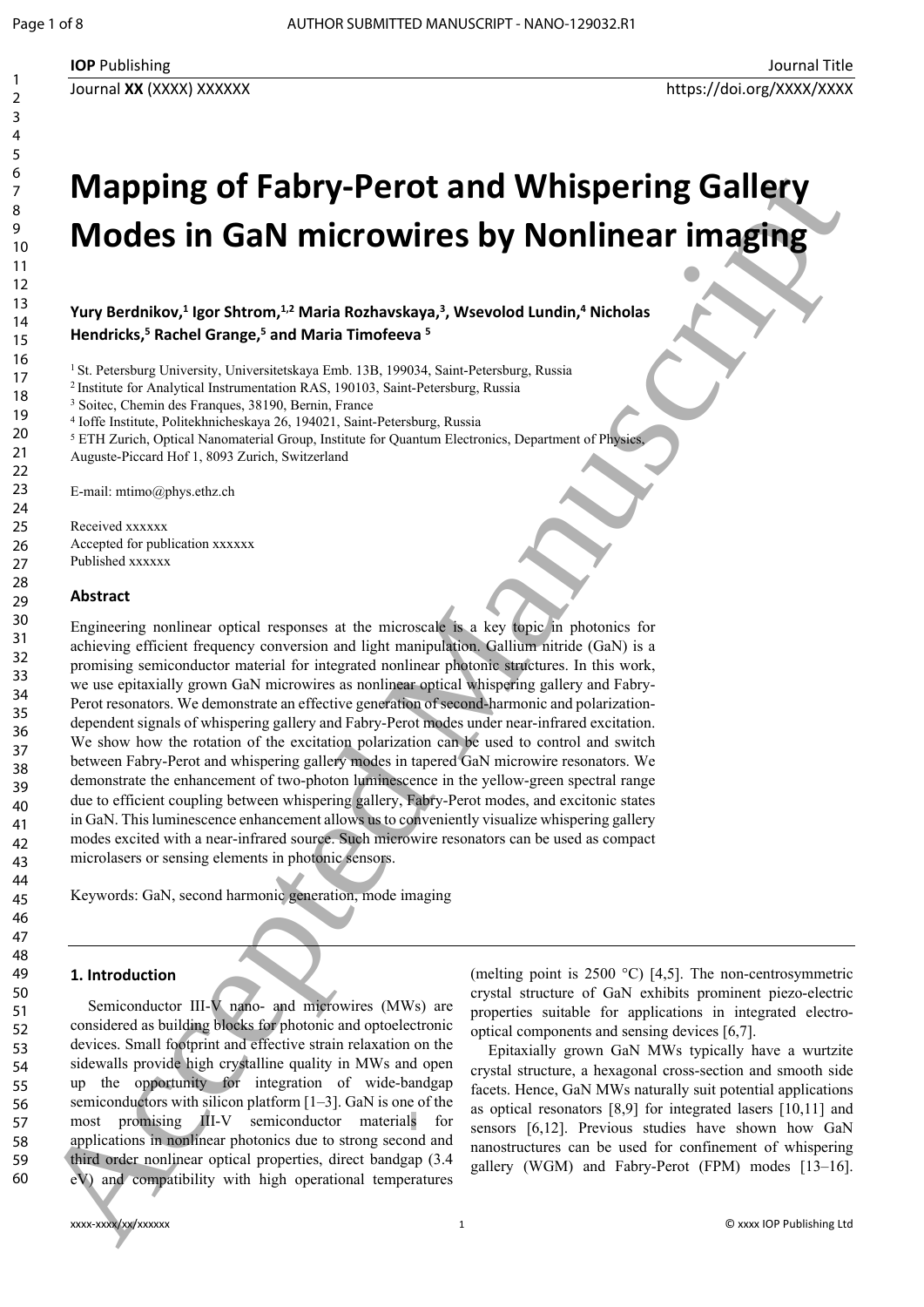#### Journal **XX** (XXXX) XXXXXX Author *et al*

Optical resonators supporting WGM can be applied for cavity devices with exceptional properties such as small mode volume, high power density, and narrow spectral linewidth [12,17]. Moreover, such cavity modes can be coupled to strong exciton resonances when their frequencies are close to each other [18–20]. However, the key challenge in the development of WGM resonators is to design and fabricate the nanostructures that will efficiently confine WGMs.

The earlier studies of FPMs in GaN and GaAs MWs have demonstrated efficient second-harmonic generation (SHG) [21–24], which can be applied to frequency conversion devices, including ultraviolet (UV) and visible range lasers integrated with near-infrared (NIR) sources. The III-V MWs are promising components for integrated nanosystems since they can be used as elements of both active devices and passive interconnectors [25]. One of the main advantages of GaN MWs is that they can be synthesized in scalable epitaxial processes on different substrates, including silicon. However, control and characterization of the modes excited in MWs resonators remain challenging and require new advanced approaches.

Previous works demonstrated nanoscale imaging using electron energy loss spectroscopy or cathodoluminescence [26]. Despite the high resolution of luminescence mapping, these methods rely on sophisticated electron microscopy equipment and use the excitation by the electron beam rather than optical pumping and thus cannot be used to study optical nonlinear effects. Recording of the nonlinear response at the nanoscale over a broad range of wavelengths and polarizations of the incoming excitation laser beam may require sophisticated scanning methods which are time-consuming and need expensive components [27].

Far-field nonlinear optical microscopy is a fast noninvasive non-scanning technique that allows high-resolution mode imaging in nano- and microresonators [28,29]. Spatial information obtained from mode mapping is essential for the studies of local field distribution and enhancement [30,31] as well as diagnostics of devices in operation [32,33].

Our study shows how epitaxially grown GaN MWs can be employed as WGM resonators in the nonlinear optical regime. We demonstrate how the far-field nonlinear imaging is used for non-invasive investigation and visualization of WGM and FPM coupled with excitonic states in GaN MW resonators under NIR excitation. Within this approach we also demonstrate how polarization of the pump excitation can be used to switch the intensity of FPM and WGM inside MW resonator. The aim of this study is to obtain new means of alloptical control and switching of the confined modes, which is in high demand for various nanophotonic applications, such as integrated lasers, photonic sensors, and optical circuits.

#### **2. Results and discussion**

*2.1 Microwires synthesis and morphology studies*

The GaN MW resonators were grown by metal-organic chemical vapor deposition (MOCVD) on sapphire substrates catalyzed by Ti films. The details of the fabrication method are presented in our previous work [34], and in Supplementary Materials (Section 1). The MWs are formed along the c-axis and show extraordinary high elongation rate, which reduces GaN deposition times down to 20 min [34] in comparison to few hours in standard MOCVD growth. The synthesized GaN MWs are slightly tapered and have symmetric hexagonal cross-section and flat top facets. Figure 1 (a) and (b) shows side and top-view SEM images of GaN MWs and figure 1(c) shows a MW mechanically transferred on an ITO grid.

Nonlinear optical measurements are typically sensitive to facet roughness [35]. Hence, the smoothness of MW sidewalls was verified by atomic force microscopy (AFM). The details of the AFM characterization are given in Supplementary Materials (Section 2).



**Figure 1.** GaN MWs with hexagonal top facet on sapphire substrate (a) and (b). GaN MW after transfer to ITO grid for nonlinear optical characterization (c).2.2 Microwire optical characterization

A home-built non-scanning transmission nonlinear optical microscope [36,37] was used to characterize nonlinear optical performance of GaN MWs resonators. In the microscope the samples were excited with Ti: Sapphire pulsed (80 MHz) laser source that can operate in the region from 690 nm to 1000 nm. Additionally, the setup was equipped with a BBO crystal that allows to double the frequency of excitation from the NIR laser source to the UV range from 345 to 390 nm.

The samples of GaN MWs were transferred on the transparent ITO substrates and placed in the focal plane of the incident polarized laser beam. The setup allows one to vary the polarization of the incident beam from parallel to the long axis of the MW to perpendicular to it. In the output signal, we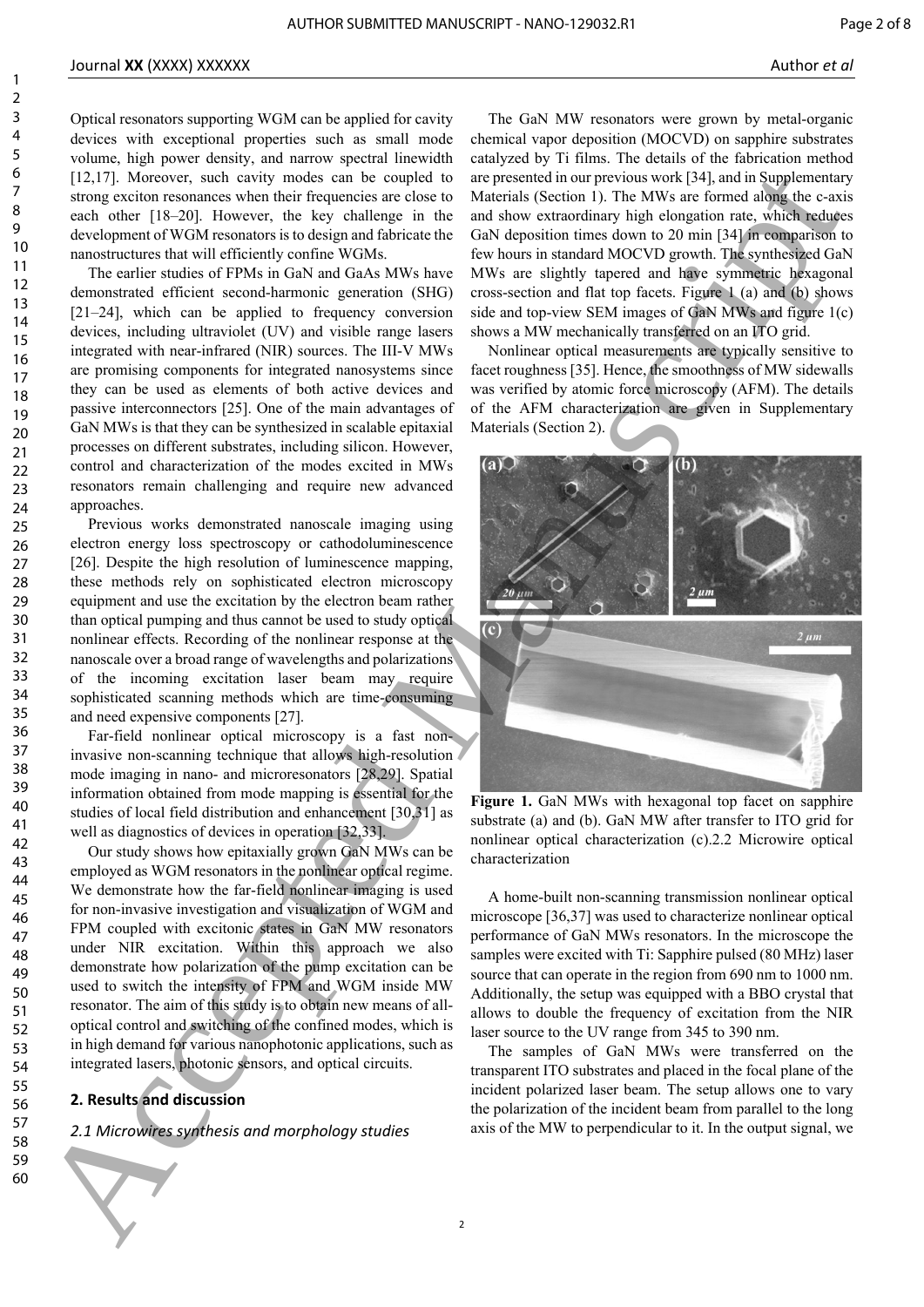1

#### Journal **XX** (XXXX) XXXXXX Author *et al*

acquired the spectra using the spectrometer and the spatial mode images with an electron-multiplying charge-coupled device (CCD) camera. Thus, we investigated linear and nonlinear optical responses of the synthesized MWs from UV and NIR excitation, respectively. In this study the linear optical response was obtained under UV excitation at 370 nm, which is close to the wavelength equivalent of the GaN bandgap [5].

The nonlinear response from GaN MWs was obtained under NIR excitation of 740 nm, about twice the wavelength of the bandgap. Thus, the recorded nonlinear response was stimulated by the absorption of two photons. After the sample, the NIR excitation wavelength was filtered out from the output signal. More technical details of sample preparation and optical measurements are given in Supplementary Materials (Section 1).

Figure 2 (a) and (b) shows the overlaid SEM and CCD images obtained under UV and NIR excitation, respectively. In both cases the fractured regions at the top and the bottom of the MW show more intense luminescence than the central parts of the MWs. Under UV excitation, the central parts of the MWs show the bright lines at the centers of three MW facets (figure 2(b)). Meanwhile, under the NIR excitation, the maxima of intensities are observed only at the specific diameters within the central parts of MWs (figure 2(a)). The signal in figure 2(a) presents the compact pointed three dots patterns that are visible in the centers of MW facets that we relate to the WGM confined in the MW resonator.

Figure 2 (c) shows typical examples of spectra of the tapered GaN MW acquired under UV (370 nm) and NIR (740 nm) excitation. The corresponding spectra in figure 2(c) demonstrate broad yellow-green luminescence (YGL). In previous studies, the YGL was attributed to defect states concentrated at the surface of GaN MW sidewalls [38,39]. Besides the YGL band, the spectrum under NIR excitation shows the peak around 370 nm, which combines the SHG at half of the incident field wavelength and the near band edge (NBE) emission.

The spectra and CCD images under NIR excitation are sensitive to the polarization of the incident laser beam, as shown in figure 3  $(a, b)$ . The mode imaging in figure  $3(a)$ shows the shape variation of the luminescence patterns with the change of excitation polarization. The three-dot patterns have the maximum intensity when the incident light is polarized along the MW axis (angle  $\theta = 0^{\circ}$ ) and are not visible when polarization of the incident beam is  $90^{\circ}$  rotated.

The spectra in figure 3(b) were obtained after filtering most of the incident NIR light and normalized by the intensity of unfiltered incident field (740 nm). The peak near 370 nm corresponding to SHG and NBE signal shows only slight intensity variation with the change of excitation polarization. Meantime, the intensity of the YGL peak varies from almost zero to twice the intensity of the unfiltered incident field.

Figure 3(c) shows that the normalized intensities of the three-dot pattern in CCD images (blue circles labelled "CCD image") are well-correlated with the normalized intensities of YGL parts of spectra (red squares labelled "Spectrum") as functions of polarization of the incident field. The grey solid line in figure  $3(c)$  shows the cosine-squared function which gives a good approximation for both dependencies. In contrast to NIR excitation, both spectra and CCD images show no dependence on the polarization under UV excitation at 360 – 370 nm, which is illustrated in figure S3 in Supplementary Materials (Section 3).



**Figure 2.** SEM image of GaN MW matched to CCD images acquired under NIR (a) and UV (b) excitation. The dotted circles show the approximated width of the laser beam. (c) photoluminescence spectra of GaN MW under UV excitation at 370 nm and NIR excitation at 740 nm.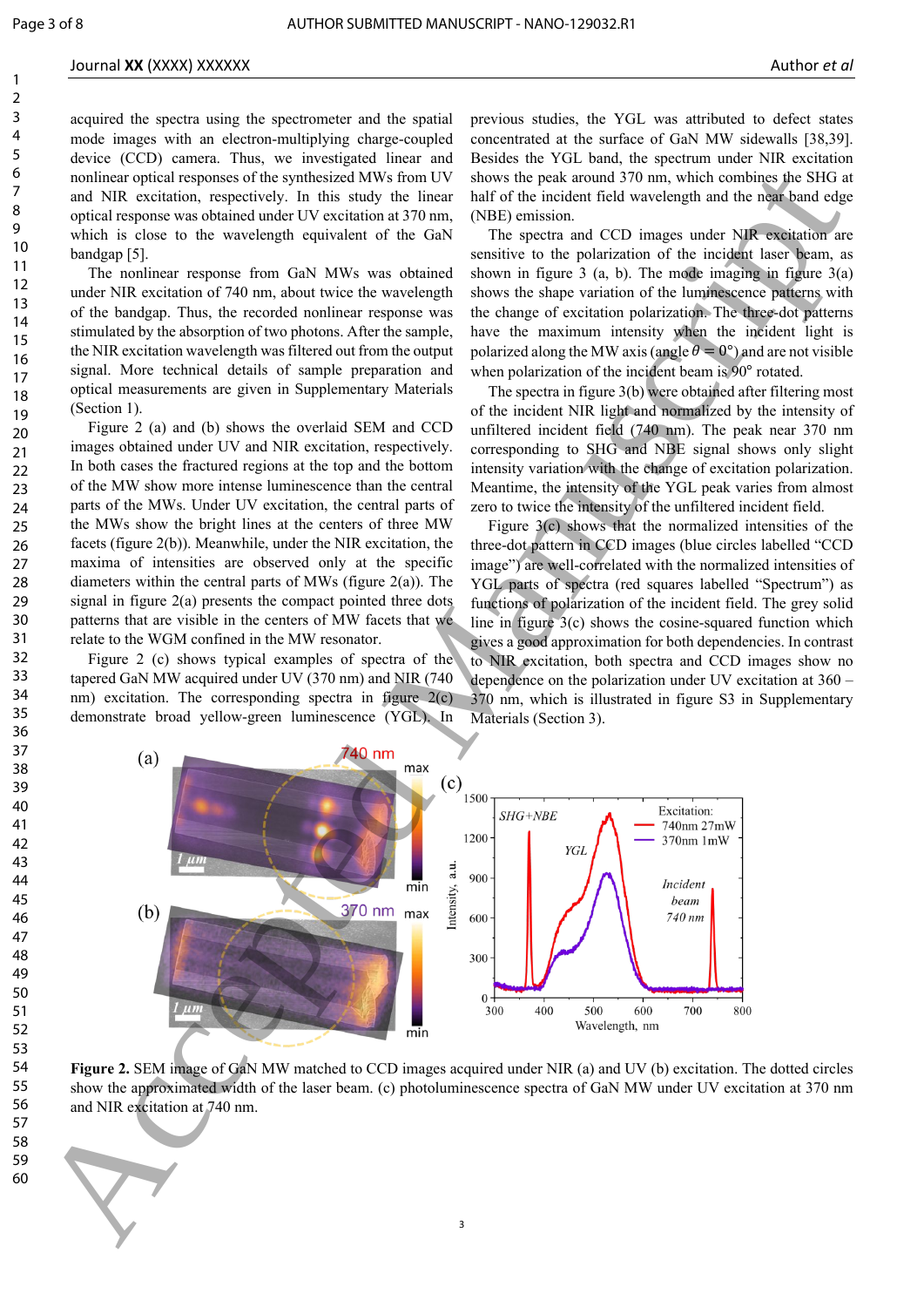

**Figure 3.** CCD images (a) and spectra (b) obtained under NIR excitation (740 nm). (c) Normalized intensities of YGL peaks in PL spectra (red squares labeled "Spectra"), the normalized intensity of three-dot pattern in the nonlinear CCD images (blue circles labelled "CCD image") at different angles of NIR (740 nm) excitation polarization. Error bars are comparable with the symbol size. (d) Schematic of WG and FP modes in wurtzite GaN MW resonator.

Next, we analysed the excited modes in GaN MW resonators to match the observed intensity patterns to the corresponding FPMs and WGMs. The confinement of FPMs and WGMs was earlier demonstrated in various GaN nanostructures with hexagonal cross-section: nanowires, nanorods, nanopyramids, etc. [13,14,17,40]. Figure 3(d) illustrates schematically the FPMs and WGMs in wurtzite GaN MW resonator. The size of the MW resonator is characterized by the distance between  $\{1010\}$  facets (mplanes) denoted as  $d$ . In tapered MWs with  $d$  continuously changing along the wire axis, FPMs and WGMs contribute to the confinement of hybrid modes [41,42]. The modes of each of two types are characterized by the resonant facet separations  $d_{FP}^m$  and  $d_{WG}^m$  for  $m^{\text{th}}$  FPM and WGM, respectively. Within the plane-wave model the resonant diameters of GaN MWs can be calculated as [43]:

$$
d_{FP}^{m} = m \lambda / 2n
$$
 (1)  

$$
d_{WG}^{m} = \frac{\lambda}{3n} \left( m + \frac{6}{\pi} (\beta \sqrt{3n^{2} - 4}) \right),
$$
 (2)

where  $\lambda$  is the wavelength, n is the refractive index and the parameter  $\beta = n$  for TM polarization and  $\beta = 1/n$  for TE polarization. We study wurtzite GaN MW growing along the c-axis associated to the extraordinary direction with  $n = n_{ext}$ (TM). Thus, the ordinary direction with  $n = n_{ord}$  (TE) is perpendicular to the MW axis as shown in figure 4(a).

The observed nonlinear YGL and UV luminescence under NIR excitation requires absorption of two or more photons simultaneously. Previous studies report considerable excitonic enhancement of two and three-photon absorption in GaN [44– 46]. Therefore, the most effective FPM and WGM excitation is expected when coupled with excitonic state .

Previously, strong coupling between the exciton states and photonic cavity modes in GaN and ZnO was observed from cryogenic up to room temperatures [47–49]. From a quantum mechanical point of view the mixed state can be characterized by the superposition of excitonic and photonic wave functions [50]. Thus, the interaction between the cavity photons and excitons can be described in terms of exciton-polariton quasiparticles with energy  $E_p$ . Strong coupling in GaN microcavities results in splitting to two modes called upper

1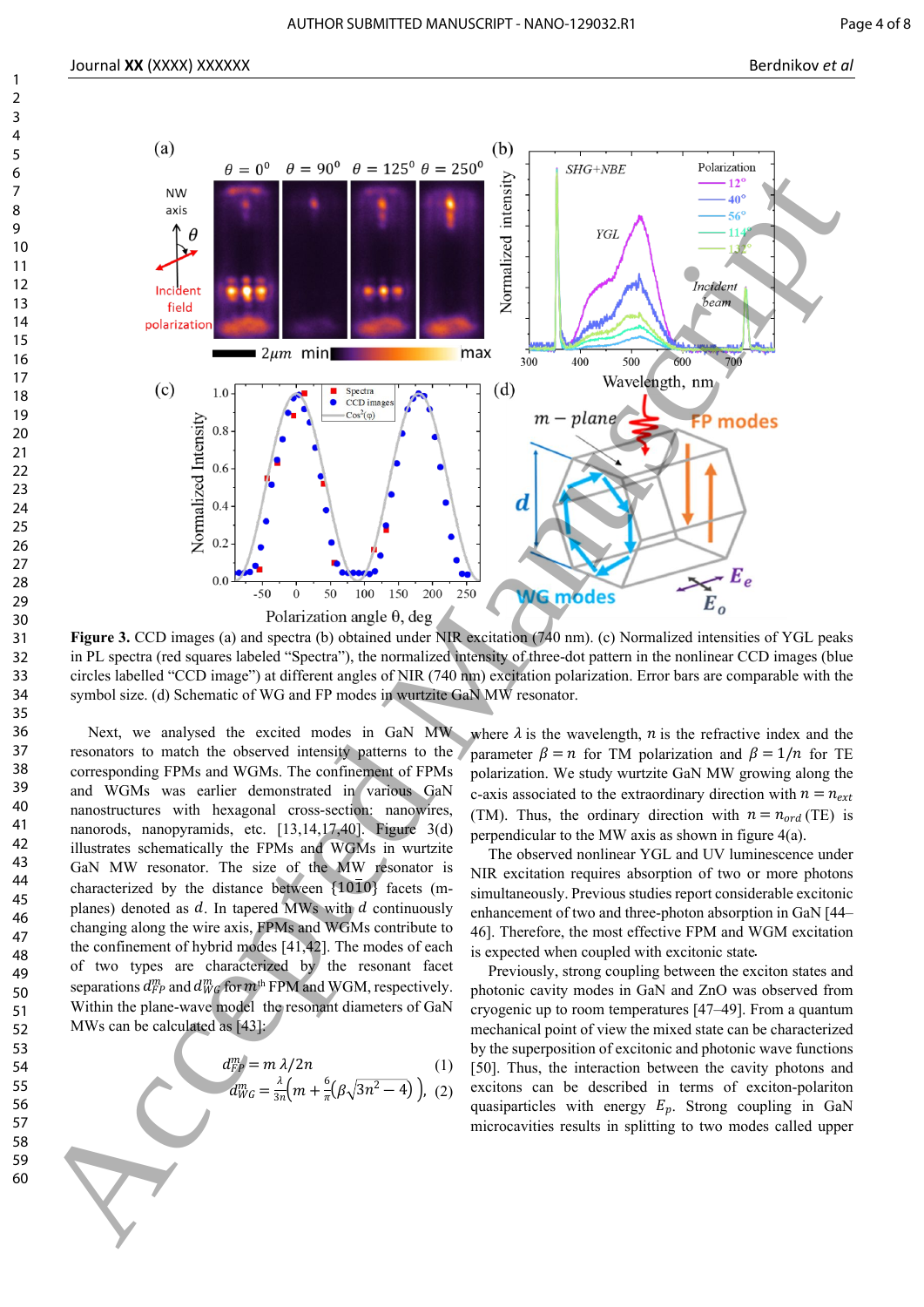(UP) and lower polaritons (LP) with the energies about 3.40 eV and 3.35 eV, respectively [19]. Figure 4(a) shows the schematic diagram for transitions associated with polaritonic states [51].

Thus, we estimate the resonant facet separations for FPMs and WGMs (plotted in figure 4(c)) by inserting  $\lambda = E_p/hc$ with  $E_p$  for UP or LP into eq. (1-2). Then we match the calculated facet separations with corresponding positions along the MW axis according to observed MW geometry. Circles in figure  $4(d)$  show the measured facet separations  $d$ and their position along the MW axis extracted from SEM image. The polynomial fit was used to estimate the positions of FPMs and WGMs positions in the tapered GaN MW. These estimated mode positions match to the intensity maximums (dots patterning) in the CCD images in Fig 4(b). Thus, we can map the three-dot patterns to WGMs and single-dot maximums to FPMs.

Figure 4(b) shows that the observed features of the nonlinear response of GaN MWs are not specific for 740 nm excitation and were observed under the excitation with shorter and longer wavelengths. Figure 4(b) shows two clearly distinguishable three-dot patterns of WGMs coupled with excitonic states. More examples of spectra and CCD images for excitation at 770 nm are given in figure S4 in Supplementary Materials (Section 4).

The CCD images in figure 3(a) and figure 4(b) show only one or two WGMs which corresponds to the position of the exciting laser beam spot next to the wide end of the tapered MW. The other WGMs could also be visible when moving the position of the laser beam spot within the MW length, as illustrated in figure S5 (Supplementary Materials, Section 5).

The intensity patterns matched in our analysis to FPMs and WGMs depend differently on polarization of the incident light. Figure 3(a) shows three types of CCD images acquired at different excitation polarization: (i) when only FP mode is excited ( $\theta = 90^{\circ}$ ); (ii) when only WG mode is excited ( $\theta$  $= 0^{\circ}$ ) or (iii) when both types of modes are excited ( $\theta$ = 125°). Thus, in the tapered GaN MWs studied in our work, the variation of polarization of NIR excitation allows selective excitation of FPM, WGM or both modes simultaneously. This approach gives the means for an all-optical switch of the resonance modes in hexagonal GaN resonators. Previously the selective excitation and switching between FP and WG modes were demonstrated by Baek et al. [52] where the selectivity was achieved by shifting the position of excitation from the center of the wire to its edge. Furthermore, the approach of [52] is limited to wires smaller than 1.5 µm in diameter and demonstrated only for UV excitation. Our approach uses NIR excitation and is suitable for large rods while the tapered shape allows switching without changing the position of excitation by varying the incoming polarization.



**Figure 4.** Schematic diagram for polaritonic transitions (a). Resonance facet separations (c) matched to the dotted patterns in CCD images (b) via the dependence of facet separation on position along the axis of the tapered MW(d).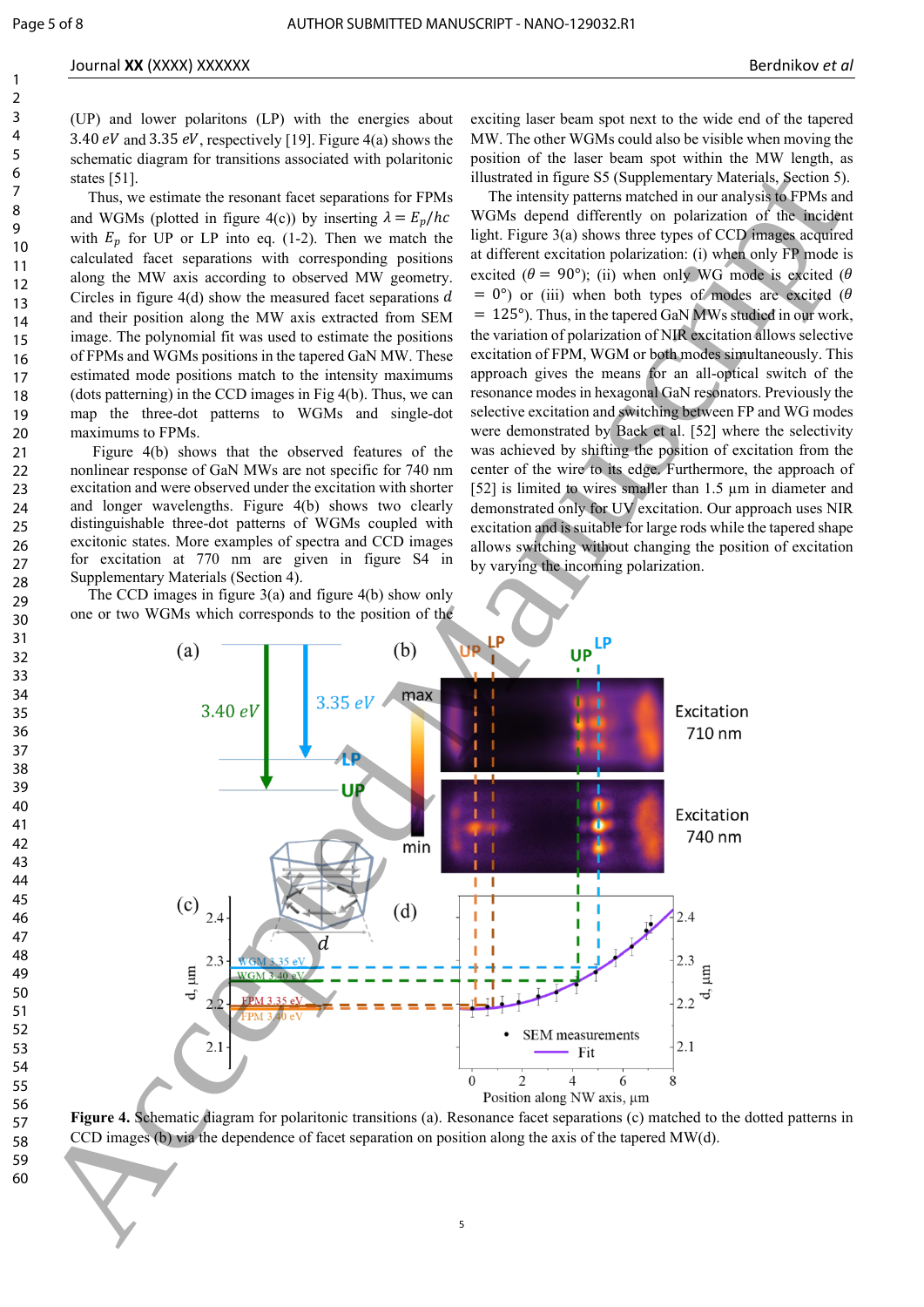#### Journal **XX** (XXXX) XXXXXX Berdnikov *et al*

We have found that the spectra of dotted patterns include the YGL band. As we show in Supplementary Materials (Section 6) the dotted patterns of luminescence maxima remained visible when the 400 nm long-pass filter was placed between the sample and the CCD camera. As we have shown in figure 4, the position of the three-dot pattern intensities corresponds to the WGM resonance diameter. Thus, we conclude that the coupling between excitonic states and WGMs excited under NIR irradiation results in local enhancement of the YGL at resonant diameters. In our interpretation we assume Purcell enhancement of the defectrelated yellow-green luminescence. Each defect in GaN is introduced either by Ga-vacancies or C incorporation at the surface of the microwire sidewalls is considered as a compact light source. C-related defects in GaN nanostructures grown via a MOCVD process are known to originate from trimethylgallium precursor molecules [38]. Emission strength of these light sources is considered to be proportional to the photonic density of states induced by the cavity modes.

On one hand, the presence of YGL is widely considered as an undesirable factor related to defect states [1,53,54]. Except for some attempts of controlled use of artificially created defects [55,56], most studies of YGL aim at the quenching of defect luminosity [39,53]. On the other hand, in this work for the first time the YGL serves as a tool for visualization of WGMs coupled with excitonic states in the nanostructures, which cannot be observed directly. In hexagonal GaN MW cavities the WGM intensity has maximums in the directions along the MW facets [57], and minimums at the 90° angle to the m-plane facet (see figure  $4(c)$ ). In our setup we collect the signal in the latter direction, meanwhile, the YGL enhanced by WGM allows its visualization at the normal orientation to the sidewall plane.

#### **3. Conclusions**

In conclusion, we demonstrated that the Ti-assisted growth of GaN MWs by MOCVD provide the means for fast fabrication of optical FPM and WGM microresonators. We presented the approach to visualize WGMs and FPMs in tapered GaN MWs. Optical modes can be mapped and characterized via far-field nonlinear imaging and spectroscopy under UV and NIR excitation. We imaged WGMs and FPMs coupled with excitonic states excited with NIR sources. The obtained CCD images show that the patterns of nonlinear luminosity correspond to YGL enhanced at WG and FP resonant diameters. We demonstrated the selection between FPM and WGM confined in the tapered GaN MWs controlled by polarization of the incident laser beam. We believe that the suggested method of nonlinear optical characterization may be implemented for further studies of the light-matter interaction in semiconductor MWs. GaN MWs characterized in our work can be used as all-optical switching resonators supporting the high-quality WGM modes. Such MW resonators can be applied as a building blocks for compact frequency converting 60 Accepted to the Manuscript Conservation of the Manuscript Conservation of the Manuscript Conservation of the Manuscript Conservation of the Manuscript Conservation of the Manuscript Conservation of the Manuscript Conse

WGM microlasers, optical sensors and other light sources that can be controlled by the excitation polarization.

#### **Acknowledgements**

The authors thank A. V. Kavokin, M. Yu. Petrov and R.V. Cherbunin for fruitful discussions. Y. B. and I. S. acknowledge St. Petersburg State University for the research grant 75746688. The authors thank the Scientific Centre for Optical and Electron Microscopy (ScopeM) of ETH Zurich. This work was supported by the Swiss National Science Foundation grant 150609, 163916 and Ambizione grant no 179966, by the European Union's Horizon 2020 research and innovation program from the European Research Council under the Grant Agreement No 714837 (Chi2-nano-oxides).

#### **References**

- [1] Barrigón E, Heurlin M, Bi Z, Monemar B and Samuelson L 2019 Synthesis and Applications of III–V Nanowires *Chem. Rev.* **119** 9170–220
- [2] Quan L N, Kang J, Ning C-Z and Yang P 2019 Nanowires for Photonics *Chem. Rev.* **119** 9153–69
- [3] Yuan X, Pan D, Zhou Y, Zhang X, Peng K, Zhao B, Deng M, He J, Tan H H and Jagadish C 2021 Selective area epitaxy of III–V nanostructure arrays and networks: Growth, applications, and future directions *Appl. Phys. Rev.* **8** 021302
- [4] Stassen E, Pu M, Semenova E, Zavarin E, Lundin W and Yvind K 2019 High-confinement gallium nitride-onsapphire waveguides for integrated nonlinear photonics *Opt. Lett.* **44** 1064
- [5] Hassan A, Savaria Y and Sawan M 2018 GaN Integration Technology, an Ideal Candidate for High-Temperature Applications: A Review *IEEE Access* **6** 78790–802 [6] Peng Y, Lu J, Peng D, Ma W, Li F, Chen Q, Wang X, Sun J, Liu H and Pan C 2019 Dynamically Modulated GaN Whispering Gallery Lasing Mode for Strain Sensor *Adv. Funct. Mater.* **29** 1905051
- [7] Avit G, Robin Y, Liao Y, Nan H, Pristovsek M and Amano H 2021 Strain-induced yellow to blue emission tailoring of axial InGaN/GaN quantum wells in GaN nanorods synthesized by nanoimprint lithography *Sci. Rep.* **11** 6754
- [8] Tessarek C, Dieker C, Spiecker E and Christiansen S 2013 Growth of GaN Nanorods and Wires and Spectral Tuning of Whispering Gallery Modes in Tapered GaN Wires *Jpn. J. Appl. Phys.* **52** 08JE09
- [9] Jiao Q, Chen Z, Feng Y, Li S, Jiang S, Li J, Chen Y, Yu T, Kang X, Shen B and Zhang G 2016 The effects of nanocavity and photonic crystal in InGaN/GaN nanorod LED arrays *Nanoscale Res. Lett.* **11** 0–7
- [10] To C H, Fu W Y, Li K H, Cheung Y F and Choi H W 2020 GaN microdisk with direct coupled waveguide for unidirectional whispering-gallery mode emission *Opt. Lett.* **45** 791
- [11] Eaton S W, Fu A, Wong A B, Ning C-Z and Yang P 2016 Semiconductor nanowire lasers *Nat. Rev. Mater.* **1** 16028
- [12] Foreman M R, Swaim J D and Vollmer F 2015 Whispering gallery mode sensors *Adv. Opt. Photonics* **7** 168
- [13] Tessarek C, Heilmann M and Christiansen S 2014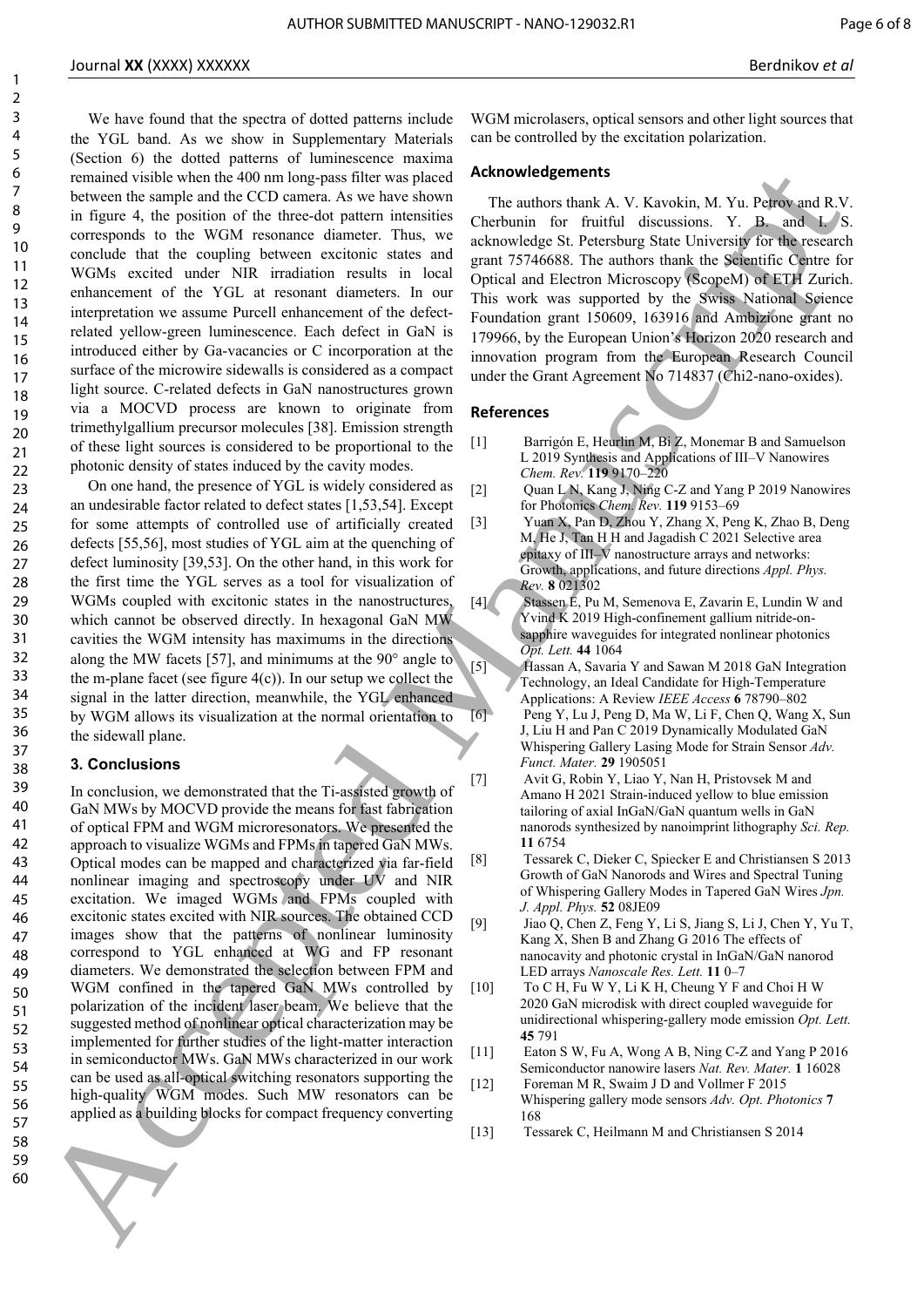1 2

#### Journal **XX** (XXXX) XXXXXX Berdnikov *et al*

Whispering gallery modes in GaN microdisks, microrods and nanorods grown by MOVPE *Phys. status solidi* **11** 794–7

- [14] Coulon P-M, Hugues M, Alloing B, Beraudo E, Leroux M and Zuniga-Perez J 2012 GaN microwires as optical microcavities: whispering gallery modes Vs Fabry-Perot modes *Opt. Express* **20** 18707
- [15] Høiaas I M, Liudi Mulyo A, Vullum P E, Kim D-C, Ahtapodov L, Fimland B-O, Kishino K and Weman H 2019 GaN/AlGaN Nanocolumn Ultraviolet Light-Emitting Diode Using Double-Layer Graphene as Substrate and Transparent Electrode *Nano Lett.* **19** 1649–58
- [16] Liang Y, Zhu H, Zheng H, Tang Z, Wang Y, Wei H, Hong R, Gui X and Shen Y 2021 Competition of whispering gallery lasing modes in microwire with hexagonal cavity *J. Phys. D. Appl. Phys.* **54** 055107
- [17] Yang S, Wang Y and Sun H D 2015 Advances and Prospects for Whispering Gallery Mode Microcavities *Adv. Opt. Mater.* **3** 1136–62
- [18] Liew T C H, Glazov M M, Kavokin K V., Shelykh I A, Kaliteevski M A and Kavokin A V. 2013 Proposal for a Bosonic Cascade Laser *Phys. Rev. Lett.* **110** 047402
- [19] Heo J, Jahangir S, Xiao B and Bhattacharya P 2013 Room-temperature polariton lasing from GaN nanowire array clad by dielectric microcavity *Nano Lett.* **13** 2376–80
- [20] Das A, Heo J, Jankowski M, Guo W, Zhang L, Deng H and Bhattacharya P 2011 Room temperature ultralow threshold GaN nanowire polariton laser *Phys. Rev. Lett.* **107** 1–5
- [21] Timofeeva M, Bouravleuv A, Cirlin G, Shtrom I, Soshnikov I, Reig Escalé M, Sergeyev A and Grange R 2016 Polar Second-Harmonic Imaging to Resolve Pure and Mixed Crystal Phases along GaAs Nanowires *Nano Lett.* **16** 6290–7
	- [22] Long J P, Simpkins B S, Rowenhorst D J and Pehrsson P E 2007 Far-field imaging of optical second-harmonic generation in single GaN nanowires *Nano Lett.* **7** 831–6
- [23] Yu Y, Wang J, Wei Y-M, Zhou Z-K, Ni H-Q, Niu Z-C, Wang X-H and Yu S-Y 2017 Precise characterization of self-catalyzed III–V nanowire heterostructures via optical second harmonic generation *Nanotechnology* **28** 395701
	- [24] Carletti L, de Ceglia D, Vincenti M A and De Angelis C 2019 Self-tuning of second-harmonic generation in GaAs nanowires enabled by nonlinear absorption *Opt. Express* **27** 32480
- [25] Kim S K, Kempa T J, Lieber C M and Park H G 2018 Nanowire Photonics and Their Applications *Computational Nanophotonics: Modeling and Applications* ed S Musa (CRC Press) pp 65–102
	- [26] Kennedy O W, White E R, Howkins A, Williams C K, Boyd I W, Warburton P A and Shaffer M S P 2019 Mapping the Origins of Luminescence in ZnO Nanowires by STEM-CL *J. Phys. Chem. Lett.* **10** 386–92
- [27] Fetisova M, Kryzhanovskaya N, Reduto I, Zhurikhina V, Morozova O, Raskhodchikov A, Roussey M, Pélisset S, Kulagina M, Guseva Y, Lipovskii A, Maximov M and Zhukov A 2020 Strip-loaded horizontal slot waveguide for routing microdisk laser emission *J. Opt. Soc. Am. B* **37** 1878 Frame and the main of the main of the main of the main of the main of the main of the main of the main of the main of the main of the main of the main of the main of the main of the main of the main of the main of the mai
	- [28] Grange R, Brönstrup G, Kiometzis M, Sergeyev A, Richter J, Leiterer C, Fritzsche W, Gutsche C, Lysov A, Prost W, Tegude F, Pertsch T, Tünnermann A and Christiansen S 2012 Far-Field Imaging for Direct Visualization of Light Interferences in GaAs Nanowires

*Nano Lett.* **12** 5412–7

- [29] Escalé M R, Sergeyev A, Geiss R and Grange R 2017 Nonlinear mode switching in lithium niobate nanowaveguides to control light directionality *Opt. Express* **25** 3013
- [30] Zagonel L F, Mazzucco S, Tencé M, March K, Bernard R, Laslier B, Jacopin G, Tchernycheva M, Rigutti L, Julien F H, Songmuang R and Kociak M 2011 Nanometer Scale Spectral Imaging of Quantum Emitters in Nanowires and Its Correlation to Their Atomically Resolved Structure *Nano Lett.* **11** 568–73
- [31] Usui S, Kitade S, Morichika I, Kohmura K, Kusa F and Ashihara S 2017 Near-Field Imaging of Infrared Nanoantenna Modes Under Oblique Illumination *J. Phys. Chem. C* **121** 26000–6
- [32] Mujumdar S, Koenderink A F, Sünner T, Buchler B C, Kamp M, Forchel A and Sandoghdar V 2007 Near-field imaging and frequency tuning of a high-Q photonic crystal membrane microcavity *Opt. Express* **15** 17214
- [33] McGehee W R, Michels T, Aksyuk V and McClelland J J 2017 Two-dimensional imaging and modification of nanophotonic resonator modes using a focused ion beam *Optica* **4** 1444
- [34] Rozhavskaya M M, Lundin W V., Lundina E Y, Davydov V Y, Troshkov S I, Vasilyev A A, Brunkov P N, Baklanov A V., Tsatsulnikov A F and Dubrovskii V G 2015 Gallium nitride nanowires and microwires with exceptional length grown by metal organic chemical vapor deposition via titanium film *J. Appl. Phys.* **117** 024301
- [35] Sivakov V A, Voigt F, Berger A, Bauer G and Christiansen S H 2010 Roughness of silicon nanowire sidewalls and room temperature photoluminescence *Phys. Rev. B* **82** 125446
- [36] Timofeeva M, Lang L, Timpu F, Renaut C, Bouravleuv A, Shtrom I, Cirlin G and Grange R 2018 Anapoles in Free-Standing III–V Nanodisks Enhancing Second-Harmonic Generation *Nano Lett.* **18** 3695–702
- [37] Saerens G, Lang L, Renaut C, Timpu F, Vogler-Neuling V, Durand C, Tchernycheva M, Shtrom I, Bouravleuv A, Grange R and Timofeeva M 2019 Image-based autofocusing system for nonlinear optical microscopy with broad spectral tuning *Opt. Express* **27** 19915
- [38] Huang P, Zong H, Shi J, Zhang M, Jiang X, Zhong H, Ding Y, He Y, Lu J and Hu X 2015 Origin of 3.45 eV Emission Line and Yellow Luminescence Band in GaN Nanowires: Surface Microwire and Defect *ACS Nano* **9** 9276–83
- [39] Li Q and Wang G T 2010 Spatial Distribution of Defect Luminescence in GaN Nanowires *Nano Lett.* **10** 1554–8
- [40] Butler S, Jiang H, Lin J and Neogi A 2017 Hyperspectral Nonlinear Optical Light Generation from a Monolithic GaN Microcavity *Adv. Opt. Mater.* **5**
- [41] Kirschbrown J R, House R L, Mehl B P, Parker J K and Papanikolas J M 2013 Hybrid standing wave and whispering gallery modes in needle-shaped ZnO rods: Simulation of emission microscopy images using finite difference frequency domain methods with a focused Gaussian source *J. Phys. Chem. C* **117** 10653–60
- [42] Coulon P-M, Pugh J R, Athanasiou M, Kusch G, Le Boulbar E D, Sarua A, Smith R, Martin R W, Wang T, Cryan M, Allsopp D W E and Shields P A 2017 Optical properties and resonant cavity modes in axial InGaN/GaN nanotube microcavities *Opt. Express* **25** 28246–57
- [43] Nobis T, Kaidashev E M, Rahm A, Lorenz M and

59